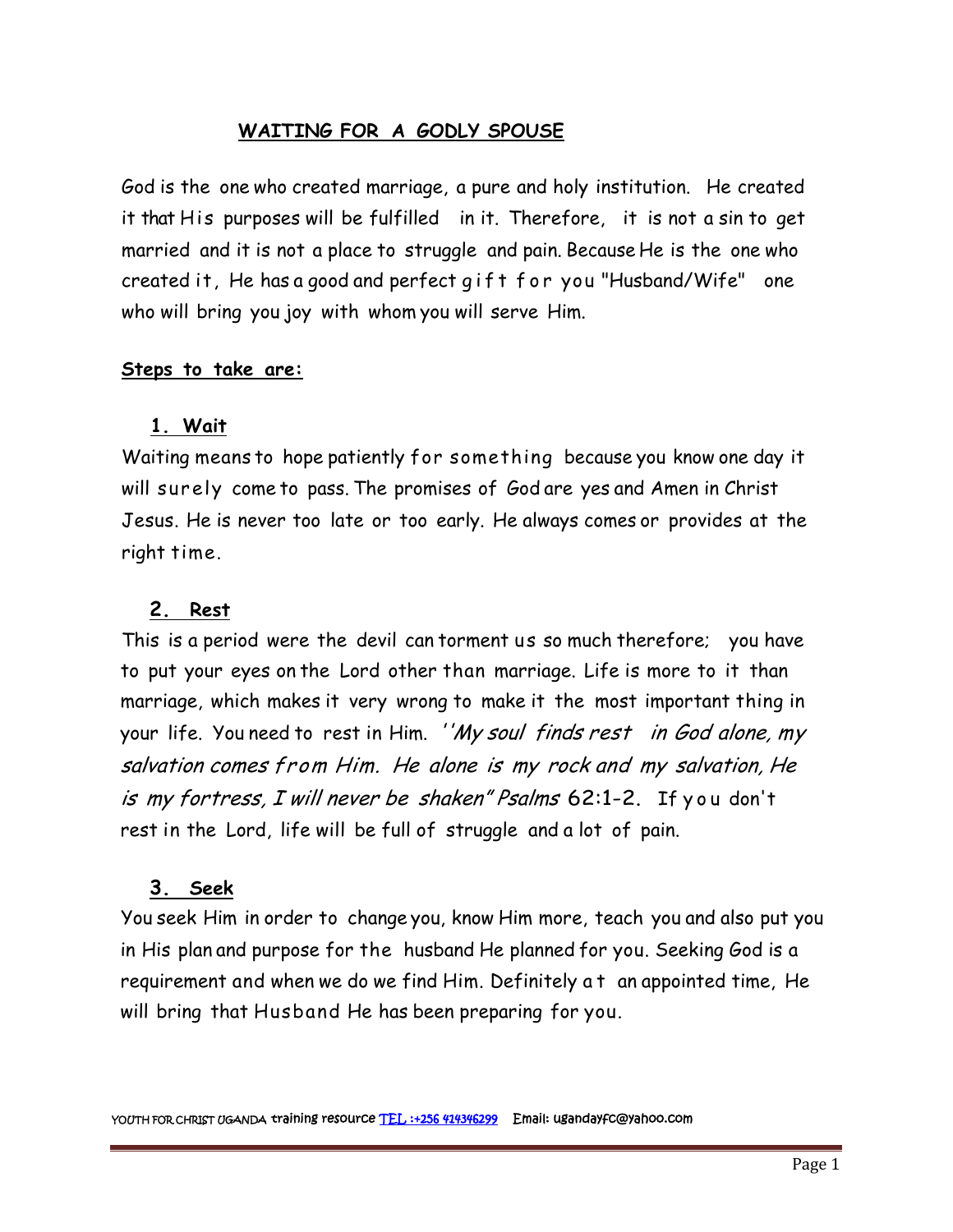## **4. Trust**

Trusting God is the assurance of knowing that He is able to bring that husband/wife to you witho ut you helping Him in one way or another. You are 4. Trust<br>Trusting God is the assurance of knowing that He is able to bring that<br>husband/wife to you witho ut you helping Him in one way or another. You are<br>convinced that how ever long it takes, He is able and He is going Trusting God is the assurance of knowing that He is able to bring that<br>husband/wife to you witho ut you helping Him in one way or another. You are<br>convinced that however long it takes, He is able and He is going to bring<br>h

# **5. Pray**

It is very good to pray using the word of God because He spoke it and when we pray using it reaches quickly to the heart of the Lord. " *So is my word that goes out from my mouth it will not return to me empty but will accomplish what I desire and achieve the purpose for which I sent it" Isaiah* 55:11. The word of God is so powerful my word that goes out from my mouth it will not re<br>empty but will accomplish what I desire and achieve<br>for which I sent it" Isaiah 55:11. The word of God<br>and the results are evident so pray using it e.g. which I sent it" Isaiah 55:11. The word of God is so powerful<br>d the results are evident so pray using it e.g.<br>• "Since you are my rock and my fortress, for the sake of your name<br>lead and guide me" Psalms 31:3.

- lead and guide me" Psalms 31:3.
- "Teach me your way, 0 lord and I will walk in your truth, give me an undivided heart that I will fear your Name" Psalms 86:11. Fince you are my rock and my fortress, for the sake of your name<br>
lead and guide me" Psalms 31:3.<br>
Teach me your way, O lord and I will walk in your truth, give me an<br>
undivided heart that I will fear your Name" Psalms 86:
- will remove from them their heart of stone and give them a heart of flesh" Ezekiel 11:19. • "I will give them an undivided heart and put a new spirit in them; I<br>will remove from them their heart of stone and give them a heart<br>of flesh" Ezekiel 11:19.<br>There are so many challenges/ obstacles that are faced during

time of waiting, which include among others wrong attitudes relationships we are in, bondages/ curses, disobedience, therefore seeking God should part and passel of your life in order to go back in There are so many challenges/obstacles that are faced during the<br>time of waiting, which include among others wrong attitudes<br>relationships we are in, bondages/curses, disobedience, therefore<br>seeking God should part and pas relationships we are in, bondages/curses, disobedier<br>seeking God should part and passel of your life in or<br>the original plan of God. The more you commit yourse<br>more He strengthens you till you are victorious.

Enter into repentance and spiritual warfare if you find out that your family background of any stronghold e.g. witchcraft, sexual immorality that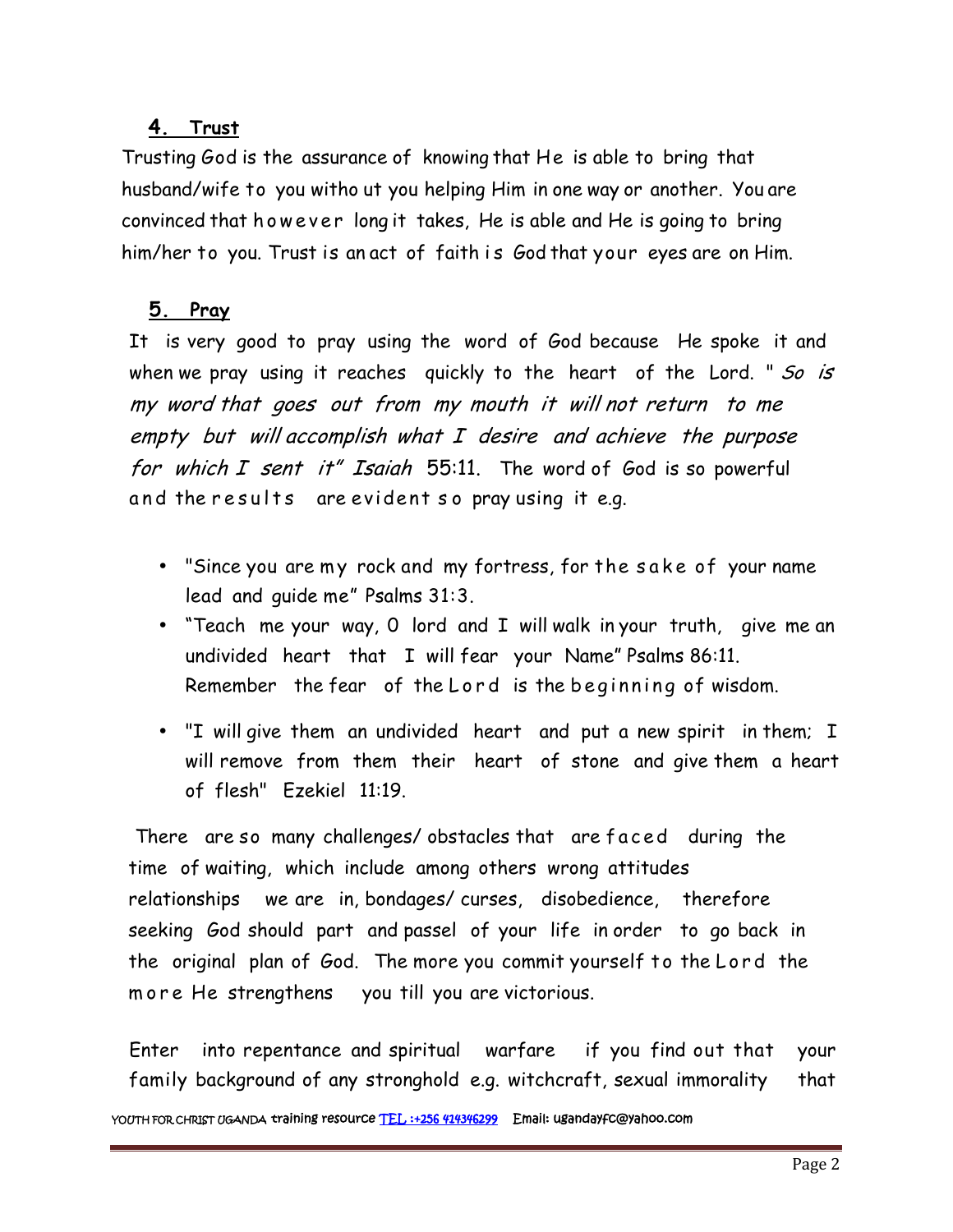brought bondage and c u r s e s . *"For though we live in the <sup>w</sup> <sup>o</sup> <sup>r</sup> <sup>l</sup> <sup>d</sup> , we do not wage war as the world does. The weapons we fight with are not the weapons of the world. On the contrary, they have divine power to demolish strongholds".* 1 *Corinthians 10:4.* This is <sup>a</sup> very sensitive area of your life, you can go to a church that teaches on deliverance from bondages and curses so that you are delivered.

# **6. Promise**

It is very good to stand on God's promises, God will always fulfill His<br>word, if was stand on it He establishes it. Some that you can stand on beshadges and carees so marrived are denvered.<br> **6. Promise**<br>
It is very good to stand on God's promises, God will always fulfill His<br>
word, if was stand on it He establishes it. Some that you can stand on<br>
are: are:

- "For I know the plans I have for you declares the Lord, plans to prosper you and not to harm you, plans to give you a hope and a future." Jeremiah 29:11.
- "I say: my purpose will stand and I will do all that I please .... what I have said, that I will bring about; what I have planned that I will do" Isaiah 46:10, 11.
- "No one's whose hope is in you will ever be put to shame" Psalms 25:3.
- "The Lord is my shepherd I shall not be in want" Psalms 23:1.
- "I willgive you the treasures of darkness, riches stored in secret places, so that you may know that I am the Lord, the God of Israel who summons you by name" Isaiah 45:3. T will give you the treasures of darkness, riches stored<br>in secret places, so that you may know that I am the Lord,<br>the God of Israel who summons you by name" Isaiah 45:3.<br>• "My comfort in my suffering is this: Your promis
- my life" Psalms 119:50.

# **7. Rejoice**

Having joy in your life is a choice, we should cultivate an attitude of rejoicing in all situations and as you are waiting on God for a godly spouse. Your life will be full of REAL joy, peace, focus and success in all you do. "Rejoice in the Lord always, I will say it again, rejoice" (Philippians 4:4).